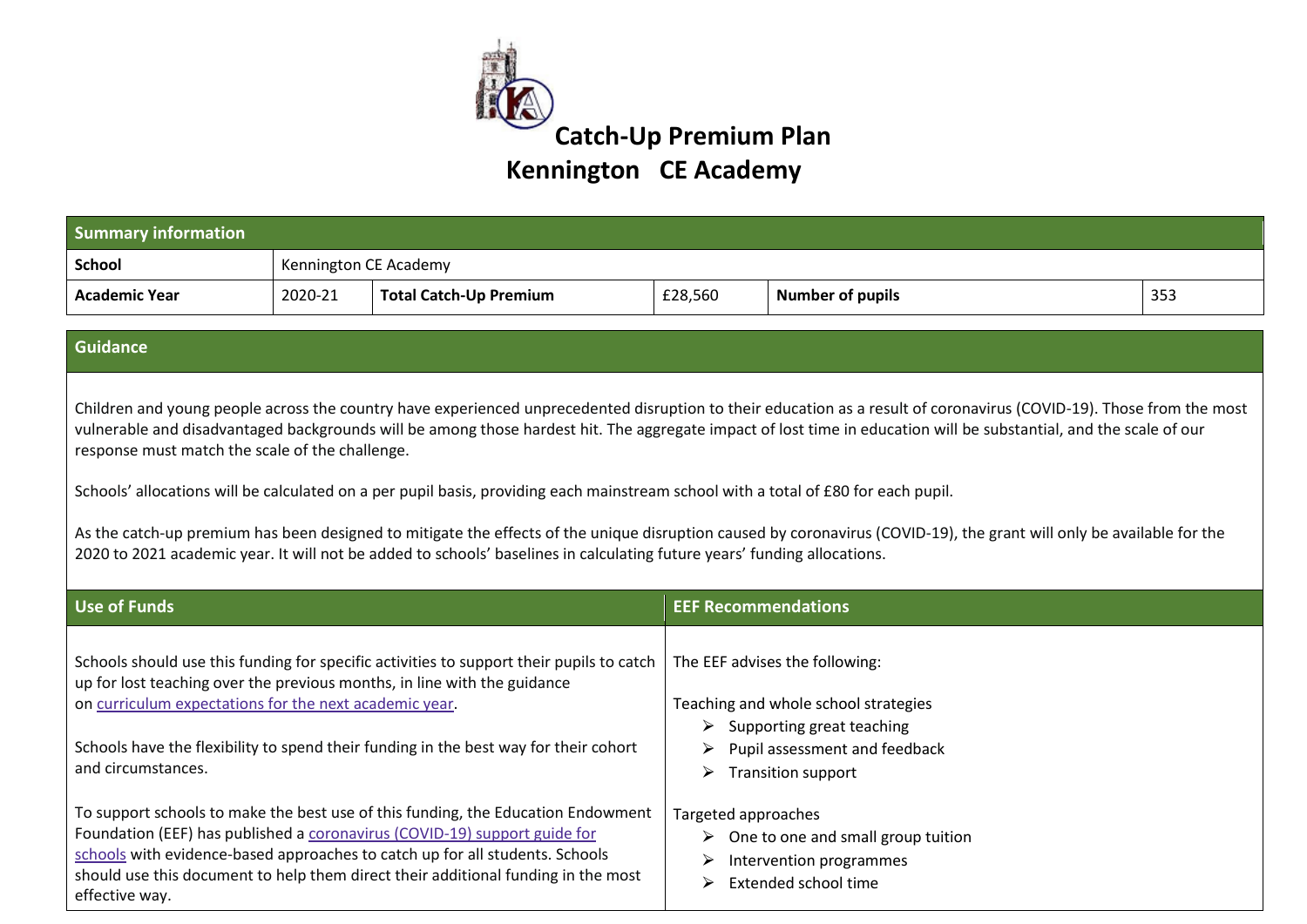| Wider strategies                              |
|-----------------------------------------------|
| $\triangleright$ Supporting parent and carers |
| $\triangleright$ Access to technology         |
| Summer support<br>$\triangleright$            |

| <b>Identified impact of lockdown</b> |                                                                                                                                                                                                                                                                                                                                                                                                                                                                                                          |  |  |  |
|--------------------------------------|----------------------------------------------------------------------------------------------------------------------------------------------------------------------------------------------------------------------------------------------------------------------------------------------------------------------------------------------------------------------------------------------------------------------------------------------------------------------------------------------------------|--|--|--|
| <b>Maths</b>                         | Specific content has been missed, leading to gaps in learning and stalled sequencing of journeys. Children still have an appetite for maths and lockdown has<br>not affected their attitudes however they are quite simply, 'behind'.<br>Recall of basic skills has suffered - children are not able to recall addition facts, times tables and have forgotten once taught calculation strategies. This is<br>reflected in arithmetic assessments.                                                       |  |  |  |
| <b>Writing</b>                       | Children haven't necessarily missed 'units' of learning in the same way as Maths, however they have lost essential practising of writing skills. GAPs specific<br>knowledge has suffered, leading to lack of fluency in writing. Those who have maintained writing throughout lockdown are less affected, however those<br>who evidently didn't write much have had to work additionally hard on writing stamina and improving their motivation due to the lack of fluency in their<br>ability to write. |  |  |  |
| <b>Reading</b>                       | Children accessed reading during lockdown more than any other subject. This is something that was more accessible for families and required less teacher<br>input. However, children are less fluent in their reading and the gap between those children that read widely and those children who don't is now<br>increasingly wide. The bottom 20% of readers are disproportionately affected.                                                                                                           |  |  |  |
| Non-core                             | There are now significant gaps in knowledge - whole units of work have not been taught meaning that children are less able to access pre-requisite<br>knowledge when learning something new and they are less likely to make connections between concepts and themes throughout the curriculum. Children<br>have also missed out on the curriculum experiences e.g. trips, visitors and powerful curriculum moments.                                                                                     |  |  |  |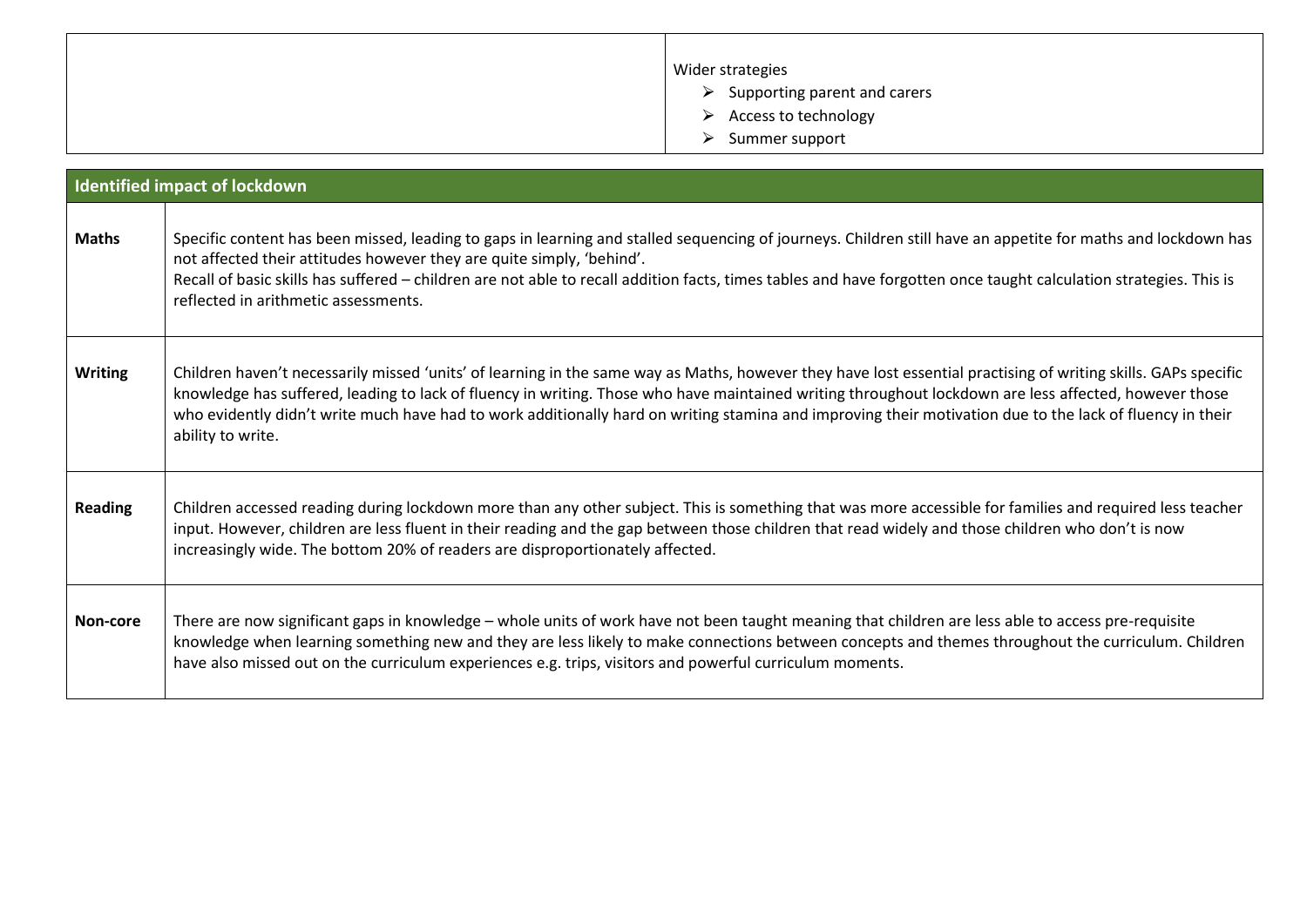**Planned expenditure -** The headings below are grouped into the categories outlined in the Education Endowment Foundation's coronavirus support guide for schools)

| i. Teaching and whole-school strategies                                                                                                                                                                                                                                              |                                                                                                                                                                                                                                                         |                                                                                                                                                                                                                                                                               |                                               |                                              |  |  |
|--------------------------------------------------------------------------------------------------------------------------------------------------------------------------------------------------------------------------------------------------------------------------------------|---------------------------------------------------------------------------------------------------------------------------------------------------------------------------------------------------------------------------------------------------------|-------------------------------------------------------------------------------------------------------------------------------------------------------------------------------------------------------------------------------------------------------------------------------|-----------------------------------------------|----------------------------------------------|--|--|
| <b>Desired outcome</b>                                                                                                                                                                                                                                                               | Chosen approach and anticipated cost                                                                                                                                                                                                                    | Impact (once reviewed)                                                                                                                                                                                                                                                        | <b>Staff lead</b>                             | <b>Review</b><br>date?                       |  |  |
| Supporting great teaching:<br>The foundation subjects will be planned with increasing<br>detail and consideration for how pre-requisite<br>knowledge will be taught alongside new learning so that<br>knowledge gaps can be reduced.                                                 | Release time for subject leaders to develop their MLT<br>plans to address gaps                                                                                                                                                                          | Lockdown Jan 2021: Foundation<br>subjects taught in the PM - plans<br>have been adjusted to factor in the<br>remote learning                                                                                                                                                  | JB<br>Subject<br>leaders<br>Middle<br>leaders | $Feb-21$<br>March 21<br>$Feb-21$<br>March 21 |  |  |
| Teaching assessment and feedback<br>Teachers have a very clear understanding of what gaps<br>in learning remain and use this to inform assessments of<br>learning that are aligned with standardised norms,<br>giving a greater degree in confidence and accuracy of<br>assessments. | <b>Implemented new assessment and "Hot" Marking Policy</b><br>to lessen teacher workload, but increase impact on<br>children's metacognition and resilience. Pixl used for<br>testing and for remedies for small groups and<br>individuals.<br>(E4,000) | Lockdown Jan 2021: Staff are<br>marking the work online with<br>children-so feedback is<br>immediate- breakout groups<br>support the learning further.<br>PPMs held in Dec and Jan and<br>Pupil voice indicate that pupil's<br>respond positively to the instant<br>feedback. | LS/JB                                         | July 21                                      |  |  |
| <b>Transition support</b><br>Children who are joining school from the Feeder Infant<br>school have an opportunity to become familiar and<br>confident with the setting before they arrive.                                                                                           | Staff meetings and feedback sessions for teams across<br>both schools to ensure that transition is smooth<br>(E600)                                                                                                                                     | Transition was held remotely from<br>April until September. Year 3 children<br>joined and settled very well. Dv<br>teachers and Kennington teachers held<br>remote handover and catch up<br>sessions.                                                                         | <b>RH</b><br>SH                               | Ongoing                                      |  |  |
| <b>Total budgeted cost</b>                                                                                                                                                                                                                                                           |                                                                                                                                                                                                                                                         |                                                                                                                                                                                                                                                                               |                                               |                                              |  |  |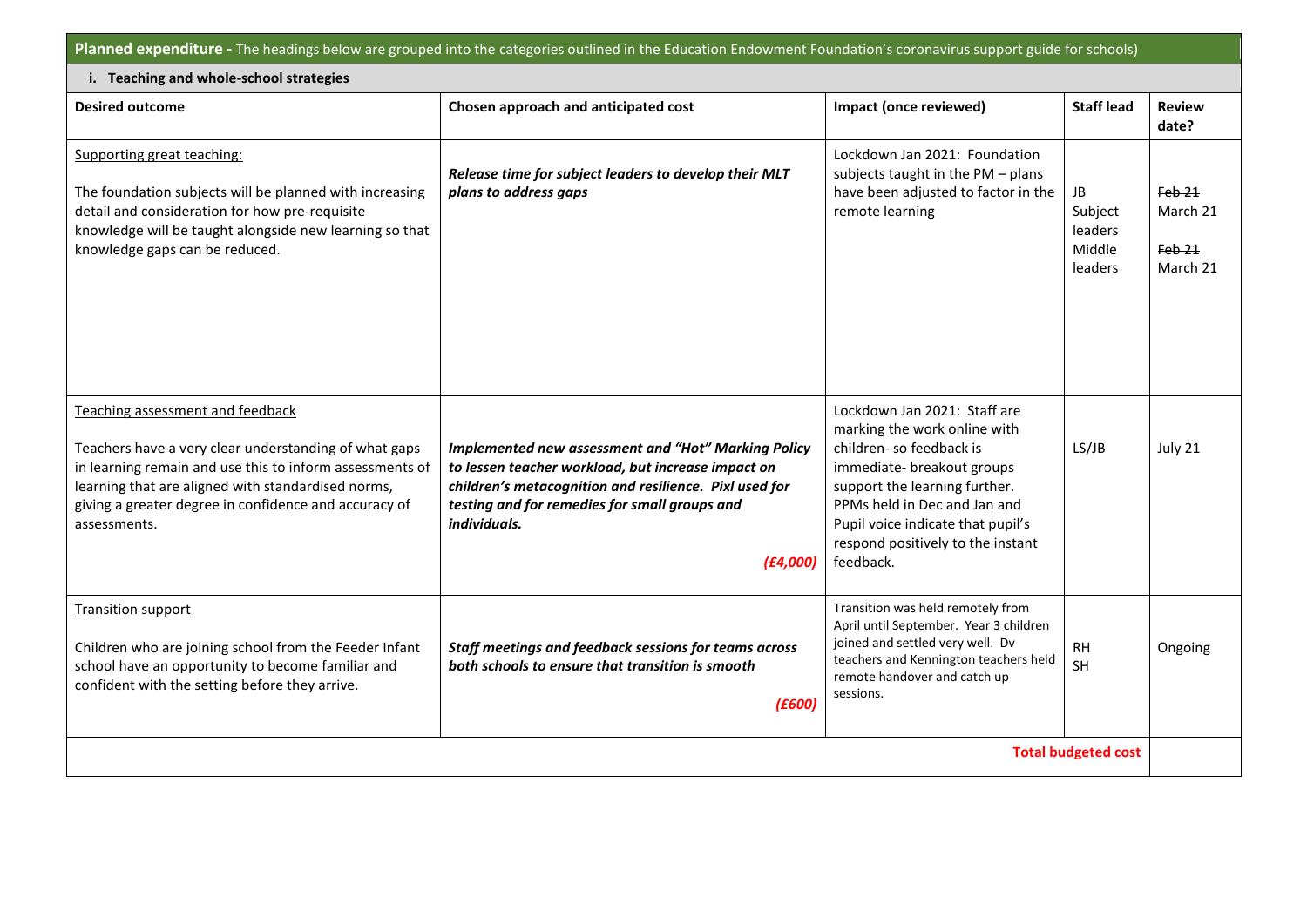| <b>Targeted approaches</b><br>ii.                                                                                                                                                                                                                                                                                                                        |                                                                                                                                                          |                                                                                                                                                                                                                                           |                   |                               |
|----------------------------------------------------------------------------------------------------------------------------------------------------------------------------------------------------------------------------------------------------------------------------------------------------------------------------------------------------------|----------------------------------------------------------------------------------------------------------------------------------------------------------|-------------------------------------------------------------------------------------------------------------------------------------------------------------------------------------------------------------------------------------------|-------------------|-------------------------------|
| <b>Desired outcome</b>                                                                                                                                                                                                                                                                                                                                   | Chosen action/approach                                                                                                                                   | Impact (once reviewed)                                                                                                                                                                                                                    | <b>Staff lead</b> | <b>Review</b><br>date?        |
| 1-to-1 and small group tuition<br>Identified children will have significantly increased rates of<br>reading fluency. They will be able to comprehend reading<br>better as a result of being able to read at pace without<br>spending their working memory decoding. They will be<br>confident readers and dips in reading attainment will be<br>negated. | <b>HLTAs used to deliver phonics and reading</b><br>programmes to individual children.<br>(E2,000)                                                       | Lockdown 2021:<br>Reading with individual children<br>remotely and setting reading tasks<br>is paramount.                                                                                                                                 | AH                | Feb <sub>21</sub><br>March 21 |
| Intervention programme<br>1:1 programme which supports those identified children in<br>reinforcing their understanding of basic maths skills and<br>application of number.<br>1:1 programme which supports those identified children in<br>reinforcing their understanding of basic literacy skills.                                                     | Catch up teacher employed to deliver bespoke 1:1<br>programmes of learning for maths and English<br>(E12,000)<br>HLTA to deliver catch up programmes 1:1 | Lockdown Jan 2021: Breakout<br>groups were ran remotely during<br>online learning to support pupils<br>finding the activities challenging.<br>SENCO and Booster teacher ran<br>separate teams "live" lessons for<br>pupils- by invitation | LS/JB             | July 21                       |
| Nurture support for SEMH<br>A structured programme of wellbeing interventions to<br>support the emotional wellbeing of pupils.                                                                                                                                                                                                                           | Play therapist on day a week to work with vulnerable<br>pupils<br>Forest School provision 5 afternoons per week.<br>Draw and talk 1-1<br>(E3,000)        | Lockdown Jan 2021 : FLO supported<br>families remotely with well-being<br>checks with the children. Forest<br>School ran for the CW and V<br>children in school.                                                                          | <b>RH</b>         | Ongoing                       |
| <b>Total budgeted cost</b>                                                                                                                                                                                                                                                                                                                               |                                                                                                                                                          |                                                                                                                                                                                                                                           |                   |                               |